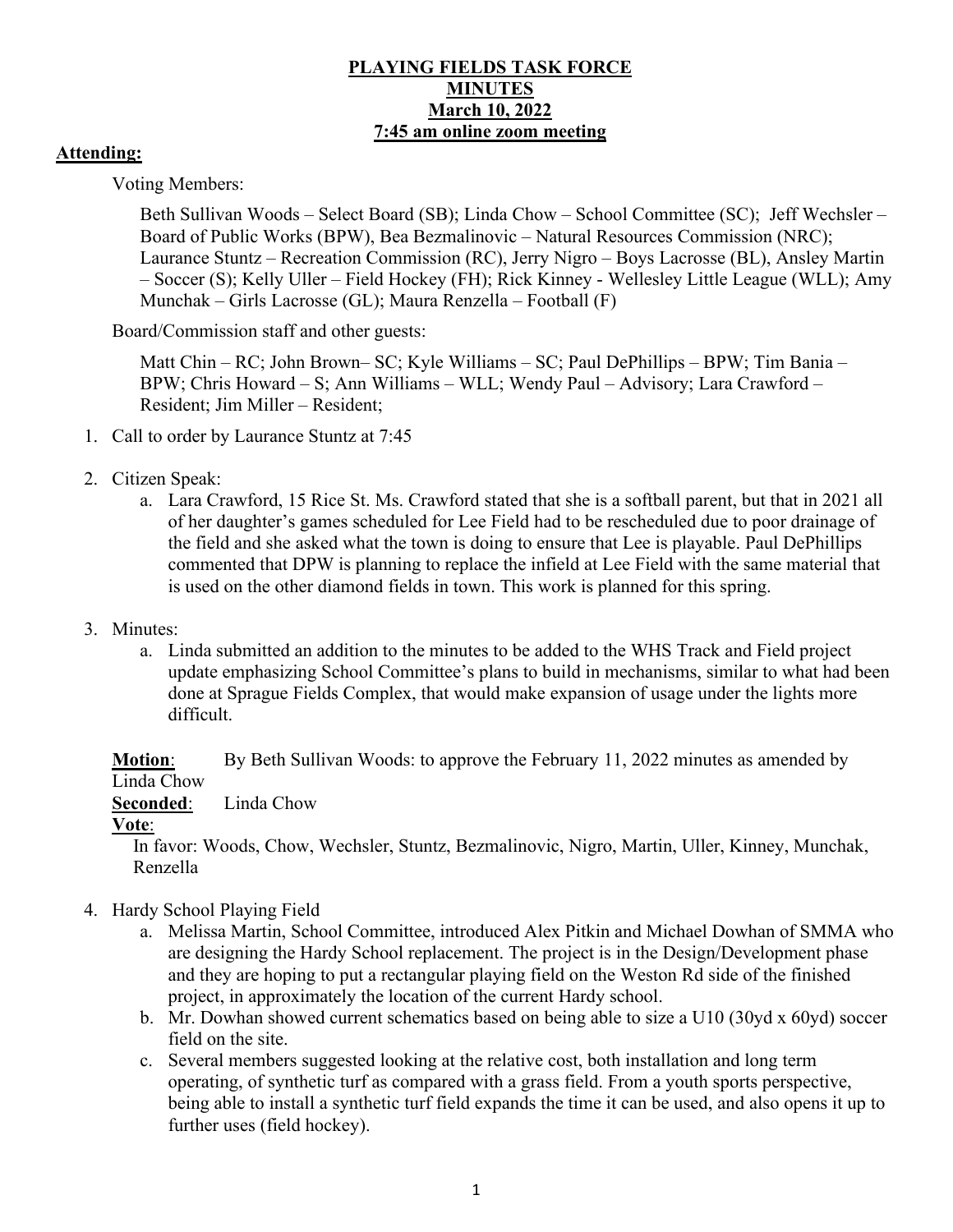- d. Consensus was that field be lined for lacrosse as well as soccer. If synthetic turf is selected, then we should also include field hockey lines.
- e. [other notes here]

# 5. Field Applications:

- a. After discussion the group approved the following permits subject to validation that all dates do not conflict with primary user groups' needs.
	- i. List applications along this format:
	- ii. Eunice Groak: Celebratory Baseball/Softball Game honoring Harry Clark, June 26<sup>th</sup> midday, Reidy Field
	- iii. Wellesley Police: Charity Police/Fire Softball Game, May xx, 5:45 pm or later, Warren Field
	- iv. Terriers Sports: Sports Camps, [June 27 Aug 25/M-F) ], [8 am to 3pm], Kelly 1-4
	- v. John Lanza c/o Temple Beth Elohim Warren Field Sunday 10 am 12 pm, April 3- June 26 (only needs 5 dates , will specify when league schedule comes out).
	- vi. Beantown Bombers Hunnewell JV, Fiske & Upham- Saturdays & Sundays April 9 May 15
- b. Motion: By Jerry Nigro, to conditionally approve aforementioned applications so that any conflicts with Town and/or usergroups are rectified and Board of Health has been notified for any summer camps operators.
- c. Seconded:Amy Munchak

Vote:All in favor ; Beth Sullivan Woods – Select Board (SB); Linda Chow – School Committee (SC); Jeff Wechsler – Board of Public Works (BPW), Laurance Stuntz – Recreation Commission (RC), Jerry Nigro – Boys Lacrosse (BL), Ansley Martin – Soccer (S); Kelly Uller – Field Hockey (FH); Rick Kinney - Wellesley Little League (WLL); Amy Munchak – Girls Lacrosse (GL); Maura Renzella – Football (F)

Abstains: Bea Bezmalinovic – Natural Resources Commission (NRC);

- d. Summer field applications tabled until April/May meeting
	- i. Pro Path, 3D New England & James Bede
- 6. Project updates
	- a. WHS Track & Field projects from Linda Chow
		- i. New bathroom design is going to wetlands protection committee for review. New bathroom structure is smaller, with less impermeable surface than the design approved in 2018.
		- ii. Track & Field Lighting: NRC discussion of Schools proposal and criteria for Land Use change planned for 3/17, then Schools discussion planned for 3/22 and possible future joint meetings on the proposal.
	- b. Lacrosse Wall from Dave Hickey
		- i. After extensive back and forth about the appropriate process, DPW submitted a request to amend the original permit for Sprague to replace the Master Plan with a plan that includes the Lacrosse Wall. ZBA hearing to be scheduled.
	- c. Aqueduct bathrooms from Dave Hickey
		- i. Site contractor has put in the footing for the new bathroom, foundation walls are planned to be poured this week.
		- ii. CXT reported that the structure is in production with mid-late April completion, but delivery schedule is not yet available.
		- iii. Projecting late spring/early summer completion.